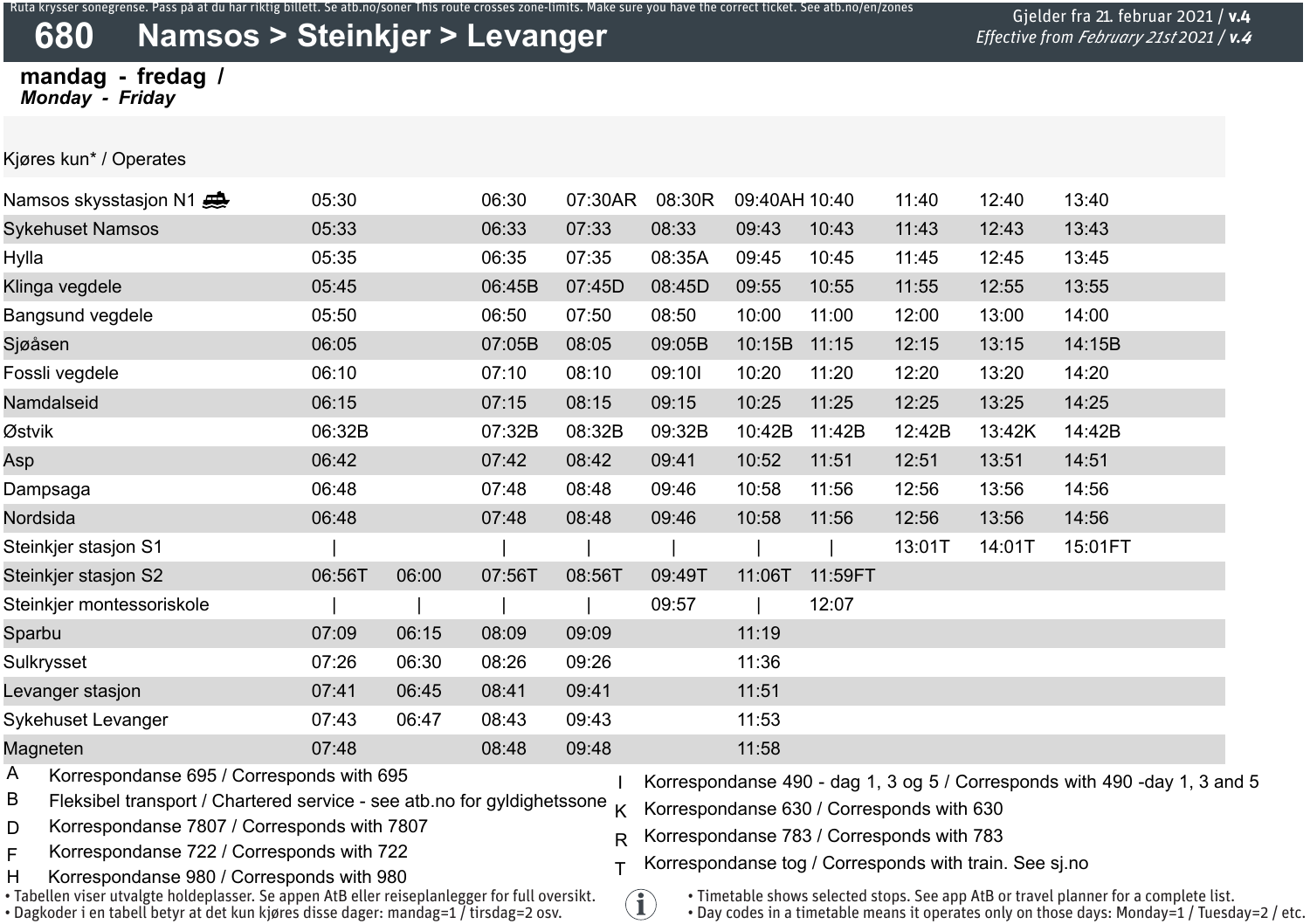## **680 Namsos > Steinkjer > Levanger**

### **mandag - fredag /** *Monday - Friday*

Kjøres kun\* / Operates

| Namsos skysstasjon N1                                                                                                                                                                       | 14:40  | 15:40AH | 16:40A | 17:40                 | 18:45  | 19:45                                                                                                                                                                                                             | 20:45A | 21:45G                                                              |  |  |  |
|---------------------------------------------------------------------------------------------------------------------------------------------------------------------------------------------|--------|---------|--------|-----------------------|--------|-------------------------------------------------------------------------------------------------------------------------------------------------------------------------------------------------------------------|--------|---------------------------------------------------------------------|--|--|--|
| <b>Sykehuset Namsos</b>                                                                                                                                                                     | 14:43  | 15:43   | 16:43  | 17:43                 | 18:48  | 19:48                                                                                                                                                                                                             | 20:48  | 21:48                                                               |  |  |  |
| Hylla                                                                                                                                                                                       | 14:45  | 15:48   | 16:45  | 17:45                 | 18:50  | 19:50                                                                                                                                                                                                             | 20:50  | 21:50                                                               |  |  |  |
| Klinga vegdele                                                                                                                                                                              | 14:55  | 15:59B  | 16:55  | 17:55B                | 19:00  | 20:00                                                                                                                                                                                                             | 21:00  | 22:00                                                               |  |  |  |
| Bangsund vegdele                                                                                                                                                                            | 15:00  | 16:05   | 17:00  | 18:00                 | 19:05  | 20:05                                                                                                                                                                                                             | 21:05  | 22:05                                                               |  |  |  |
| Sjøåsen                                                                                                                                                                                     | 15:15  | 16:20B  | 17:15  | 18:15B                | 19:20  | 20:20B                                                                                                                                                                                                            | 21:20  | 22:20                                                               |  |  |  |
| Fossli vegdele                                                                                                                                                                              | 15:20J | 16:25E  | 17:20  | 18:20                 | 19:25  | 20:25                                                                                                                                                                                                             | 21:25  | 22:25                                                               |  |  |  |
| Namdalseid                                                                                                                                                                                  | 15:25  | 16:30   | 17:25  | 18:25                 | 19:30  | 20:30                                                                                                                                                                                                             | 21:30  | 22:30                                                               |  |  |  |
| Østvik                                                                                                                                                                                      | 15:42B | 16:47B  | 17:42  | 18:42B                | 19:46  | 20:47B                                                                                                                                                                                                            | 21:47  | 22:47                                                               |  |  |  |
| Asp                                                                                                                                                                                         | 15:51  | 16:56   | 17:51  | 18:51                 | 19:56  | 20:56                                                                                                                                                                                                             | 21:56  | 22:56                                                               |  |  |  |
| Dampsaga                                                                                                                                                                                    | 15:56  | 17:01   | 17:56  | 18:56                 | 20:02  | 21:01                                                                                                                                                                                                             | 22:01  | 23:01                                                               |  |  |  |
| Nordsida                                                                                                                                                                                    | 15:56  | 17:01   | 17:56  | 18:56                 | 20:02  | 21:01                                                                                                                                                                                                             | 22:01  | 23:01                                                               |  |  |  |
| Steinkjer stasjon S1                                                                                                                                                                        | 16:01T | 17:06T  | 18:01T | 19:01T                |        | 21:06T                                                                                                                                                                                                            | 22:06  | 23:06                                                               |  |  |  |
| Steinkjer stasjon S2                                                                                                                                                                        |        |         |        |                       | 20:07T |                                                                                                                                                                                                                   |        |                                                                     |  |  |  |
| Steinkjer montessoriskole                                                                                                                                                                   |        |         |        |                       |        |                                                                                                                                                                                                                   |        |                                                                     |  |  |  |
| Sparbu                                                                                                                                                                                      |        |         |        |                       | 20:22  |                                                                                                                                                                                                                   |        |                                                                     |  |  |  |
| Sulkrysset                                                                                                                                                                                  |        |         |        |                       | 20:37  |                                                                                                                                                                                                                   |        |                                                                     |  |  |  |
| Levanger stasjon                                                                                                                                                                            |        |         |        |                       | 20:52  |                                                                                                                                                                                                                   |        |                                                                     |  |  |  |
| Sykehuset Levanger                                                                                                                                                                          |        |         |        |                       | 20:57  |                                                                                                                                                                                                                   |        |                                                                     |  |  |  |
| Magneten                                                                                                                                                                                    |        |         |        |                       |        |                                                                                                                                                                                                                   |        |                                                                     |  |  |  |
| Α<br>Korrespondanse 695 / Corresponds with 695                                                                                                                                              |        |         |        | J                     |        |                                                                                                                                                                                                                   |        | Korrespondanse 490 - dag 1 og 3 / Corresponds with 490 -day 1 and 3 |  |  |  |
| B<br>Fleksibel transport / Chartered service - see atb.no for gyldighetssone                                                                                                                |        |         |        | Τ                     |        |                                                                                                                                                                                                                   |        |                                                                     |  |  |  |
| Е<br>Korrespondanse 490 - dag 5 / Corresponds with 490 - day 5                                                                                                                              |        |         |        | G                     |        | Korrespondanse tog / Corresponds with train. See sj.no<br>Korrespondanse 980, fredag 01.09-01.05/ Corresponds with 980, only on                                                                                   |        |                                                                     |  |  |  |
| Korrespondanse 980 / Corresponds with 980<br>н                                                                                                                                              |        |         |        |                       |        |                                                                                                                                                                                                                   |        |                                                                     |  |  |  |
| · Tabellen viser utvalgte holdeplasser. Se appen AtB eller reiseplanlegger for full oversikt.<br>• Dagkoder i en tabell betyr at det kun kjøres disse dager: mandag= $1/$ tirsdag= $2$ osv. |        |         |        | $\mathbf{f}_\text{L}$ |        | Fridays 01.09-01.05<br>. Timetable shows selected stops. See app AtB or travel planner for a complete list.<br>$\cdot$ Day codes in a timetable means it operates only on those days: Monday=1 / Tuesday=2 / etc. |        |                                                                     |  |  |  |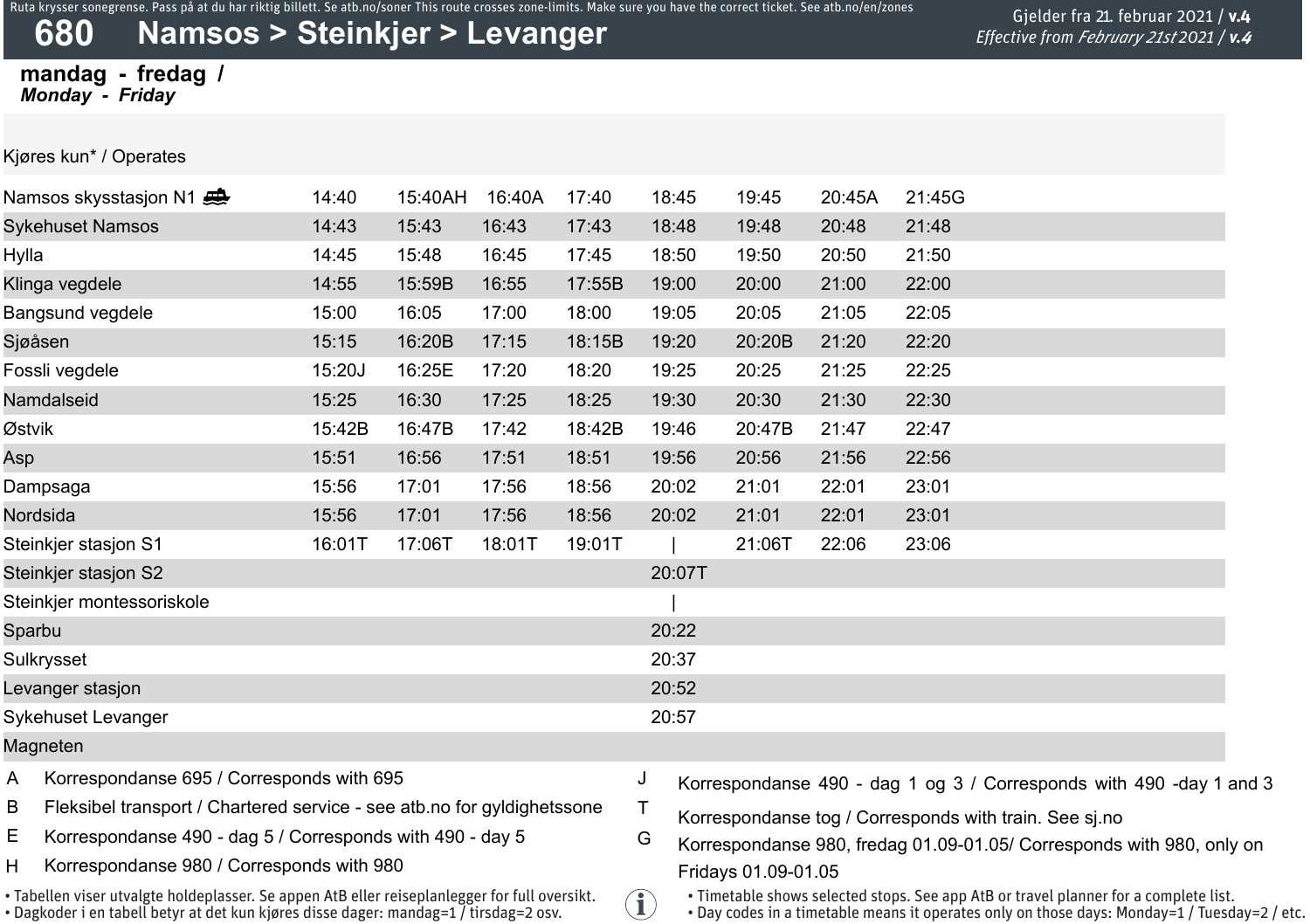| Ruta krysser sonegrense. Pass på at du har riktig billett. Se atb.no/soner This route crosses zone-limits. Make sure you have the correct ticket. See atb.no/en/zones<br>680<br>Namsos > Steinkjer > Levanger |         |                    |        |        |         |        |        |        |                                           | Gjelder fra 21. februar 2021 / v.4<br>Effective from February 21st 2021 / v.4 |        |  |  |
|---------------------------------------------------------------------------------------------------------------------------------------------------------------------------------------------------------------|---------|--------------------|--------|--------|---------|--------|--------|--------|-------------------------------------------|-------------------------------------------------------------------------------|--------|--|--|
| lørdag /<br><b>Saturday</b>                                                                                                                                                                                   |         | søndag /<br>Sunday |        |        |         |        |        |        |                                           |                                                                               |        |  |  |
| Kjøres kun* / Operates                                                                                                                                                                                        |         |                    |        |        |         |        |        |        |                                           |                                                                               |        |  |  |
| Namsos skysstasjon N1                                                                                                                                                                                         | 09:45AH | 11:45              | 13:45  | 15:45  | 17:45   | 09:45  | 11:45  | 13:45  | 15:45                                     | 17:45                                                                         | 19:45  |  |  |
| <b>Sykehuset Namsos</b>                                                                                                                                                                                       | 09:48   | 11:48              | 13:48  | 15:48  | 17:48   | 09:48  | 11:48  | 13:48  | 15:48                                     | 17:48                                                                         | 19:48  |  |  |
| Hylla                                                                                                                                                                                                         | 09:50   | 11:50              | 13:50  | 15:50  | 17:50   | 09:50  | 11:50  | 13:50  | 15:50                                     | 17:50                                                                         | 19:50  |  |  |
| Klinga vegdele                                                                                                                                                                                                | 10:00   | 12:00              | 14:00  | 16:00B | 18:00   | 10:00  | 12:00  | 14:00  | 16:00                                     | 18:00B                                                                        | 20:00  |  |  |
| Bangsund vegdele                                                                                                                                                                                              | 10:05   | 12:05              | 14:05  | 16:05  | 18:05   | 10:05  | 12:05  | 14:05  | 16:05                                     | 18:05                                                                         | 20:05  |  |  |
| Sjøåsen                                                                                                                                                                                                       | 10:20B  | 12:20              | 14:20  | 16:20B | 18:20   | 10:20  | 12:20  | 14:20B | 16:20                                     | 18:20B                                                                        | 20:20V |  |  |
| Fossli vegdele                                                                                                                                                                                                | 10:25   | 12:25              | 14:25  | 16:25  | 18:25   | 10:25  | 12:25  | 14:25  | 16:25                                     | 18:25                                                                         | 20:25C |  |  |
| Namdalseid                                                                                                                                                                                                    | 10:30   | 12:30              | 14:30  | 16:30  | 18:30   | 10:30  | 12:30  | 14:30  | 16:30                                     | 18:30                                                                         | 20:30  |  |  |
| Østvik                                                                                                                                                                                                        | 10:47B  | 12:47              | 14:47  | 16:47  | 18:47   | 10:47  | 12:47  | 14:47  | 16:47                                     | 18:47B                                                                        | 20:47  |  |  |
| Asp                                                                                                                                                                                                           | 10:56   | 12:56              | 14:56  | 16:56  | 18:56   | 10:56  | 12:56  | 14:56  | 16:56                                     | 18:56                                                                         | 20:56  |  |  |
| Dampsaga                                                                                                                                                                                                      | 11:01   | 13:01              | 15:01  | 17:01  | 19:01   | 11:01  | 13:01  | 15:01  | 17:01                                     | 19:01                                                                         | 21:01  |  |  |
| Nordsida                                                                                                                                                                                                      | 11:01   | 13:01              | 15:01  | 17:01  | 19:01   | 11:01  | 13:01  | 15:01  | 17:01                                     | 19:01                                                                         | 21:01  |  |  |
| Steinkjer stasjon S1                                                                                                                                                                                          | 11:06T  | 13:06T             | 15:06T | 17:06T | 19:06FT | 11:06T | 13:06T | 15:06T | 17:06T                                    | 19:06FT                                                                       | 21:06T |  |  |
| B<br>Fleksibel transport / Chartered service - see atb.no for gyldighetssone                                                                                                                                  |         |                    |        |        |         | V      |        |        | Korrespondanse 681 / Corresponds with 681 |                                                                               |        |  |  |

 $\mathbf{\widehat{1}}$ 

- C Korrespondanse 490 / Corresponds with 490
- F Korrespondanse 722 / Corresponds with 722
- T Korrespondanse tog / Corresponds with train. See sj.no
- A Korrespondanse 695 / Corresponds with 695
- H Korrespondanse 980 / Corresponds with 980

• Tabellen viser utvalgte holdeplasser. Se appen AtB eller reiseplanlegger for full oversikt. • Dagkoder i en tabell betyr at det kun kjøres disse dager: mandag=1 / tirsdag=2 osv.

• Timetable shows selected stops. See app AtB or travel planner for a complete list. • Day codes in a timetable means it operates only on those days: Monday=1 / Tuesday=2 / etc.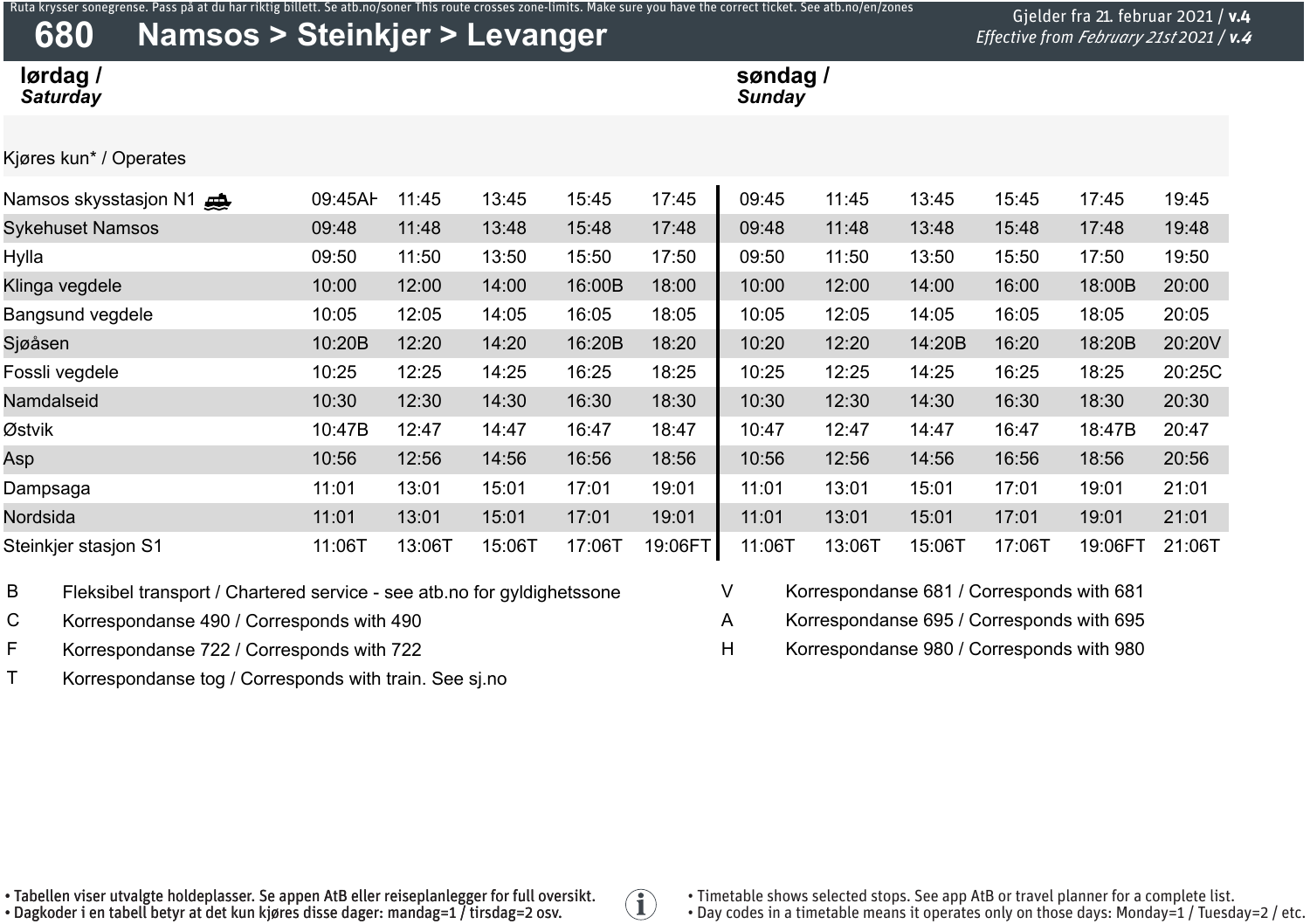# **680 Levanger > Steinkjer > Namsos**

### **mandag - fredag /** *Monday - Friday*

Kjøres kun\* / Operates

| Magneten                                                       |        |        |        |       |        | 09:30  | 10:30  |        |        |         |         |
|----------------------------------------------------------------|--------|--------|--------|-------|--------|--------|--------|--------|--------|---------|---------|
| Sykehuset Levanger                                             |        | 06:25  | 07:35  |       |        | 09:35  | 10:35  |        |        |         |         |
| Levanger stasjon                                               |        | 06:30  | 07:40L | 07:35 |        | 09:40  | 10:40  |        |        |         |         |
| Sulkrysset                                                     |        | 06:45  | 07:55  | 07:52 |        | 09:55  | 10:55  |        |        |         |         |
| Sparbu                                                         |        | 07:00  | 08:10  | 08:09 |        | 10:10  | 11:10  |        |        |         |         |
| Steinkjer montessoriskole                                      |        |        |        |       |        |        |        | 12:25  | 13:25  | 14:25   |         |
| Steinkjer stasjon S2                                           | 06:20  | 07:20  | 08:33T |       | 09:33T | 10:33T | 11:33T | 12:33T | 13:33T | 14:33T  | 15:33F  |
| Steinkjer stasjon S1                                           |        |        |        | 08:39 |        |        |        |        |        |         |         |
| Asp                                                            | 06:30  | 07:30  | 08:43  |       | 09:43  | 10:43  | 11:43  | 12:43  | 13:43  | 14:43   | 15:43   |
| Østvik                                                         | 06:36B | 07:36B | 08:49B |       | 09:49B | 10:49B | 11:49B | 12:49  | 13:49B | 14:49B  | 15:49B  |
| Namdalseid                                                     | 06:55  | 07:55  | 09:08  |       | 10:08  | 11:07  | 12:08  | 13:08  | 14:08  | 15:08   | 16:08   |
| Fossli vegdele                                                 | 07:00  | 08:00  | 09:131 |       | 10:13  | 11:12  | 12:13  | 13:13  | 14:13  | 15:13J  | 16:13E  |
| Sjøåsen                                                        | 07:05B | 08:05  | 09:18B |       | 10:18B | 11:17  | 12:18  | 13:18  | 14:18B | 15:18   | 16:18BL |
| <b>Bangsund vegdele</b>                                        | 07:17  | 08:17  | 09:30  |       | 10:30  | 11:29  | 12:30  | 13:30  | 14:30  | 15:30   | 16:30   |
| Hylla                                                          | 07:31  | 08:31  | 09:44  |       | 10:44  | 11:43  | 12:44  | 13:44  | 14:44  | 15:44   | 16:44   |
| <b>Sykehuset Namsos</b>                                        | 07:40  | 08:40  | 09:53  |       | 10:53  |        | 12:53  | 13:53  | 14:53  |         | 16:53   |
| ₩<br>Namsos skysstasjon N1                                     | 07:43A | 08:43  | 09:58  |       | 10:58  | 11:53H | 12:58X | 13:58O | 14:58  | 15:53AF | 16:58   |
| <b>Sykehuset Namsos</b>                                        |        |        |        |       |        | 11:58  |        |        |        |         |         |
| $\lambda$ is a contradely and the contradellation of $\lambda$ |        |        |        |       |        |        |        |        |        |         |         |

 $\mathbf{\widehat{1}}$ 

- A B Korrespondanse 695 / Corresponds with 695
- Fleksibel transport / Chartered service see atb.no for gyldighetssone
- D Korrespondanse 681- dag 5 / Corresponds with 681- day 5
- E Korrespondanse 490 - dag 5 / Corresponds with 490 - day 5
- F Korrespondanse 722 / Corresponds with 722
- Korrespondanse 980 / Corresponds with 980 H
- I Korrespondanse 490- dag 1, 3, 5 / Corresponds with 490 day 1, 3, 5
- Tabellen viser utvalgte holdeplasser. Se appen AtB eller reiseplanlegger for full oversikt.
- Dagkoder i en tabell betyr at det kun kjøres disse dager: mandag=1 / tirsdag=2 osv.
- J Korrespondanse 490 - dag 1 og 3 / Corresponds with 490 -day 1 and 3
- L Korrespondanse 741 / Corresponds with 741
- O Korrespondanse 695 dag 234, og 665 (S) dag 1345 /Corresponds with 695 day 234 and 665 (S) day 1345
- T Korrespondanse tog / Corresponds with train. See sj.no
- X Korrespondanse 785 / Corresponds with 785
	- Timetable shows selected stops. See app AtB or travel planner for a complete list.
	- Day codes in a timetable means it operates only on those days: Monday=1 / Tuesday=2 / etc.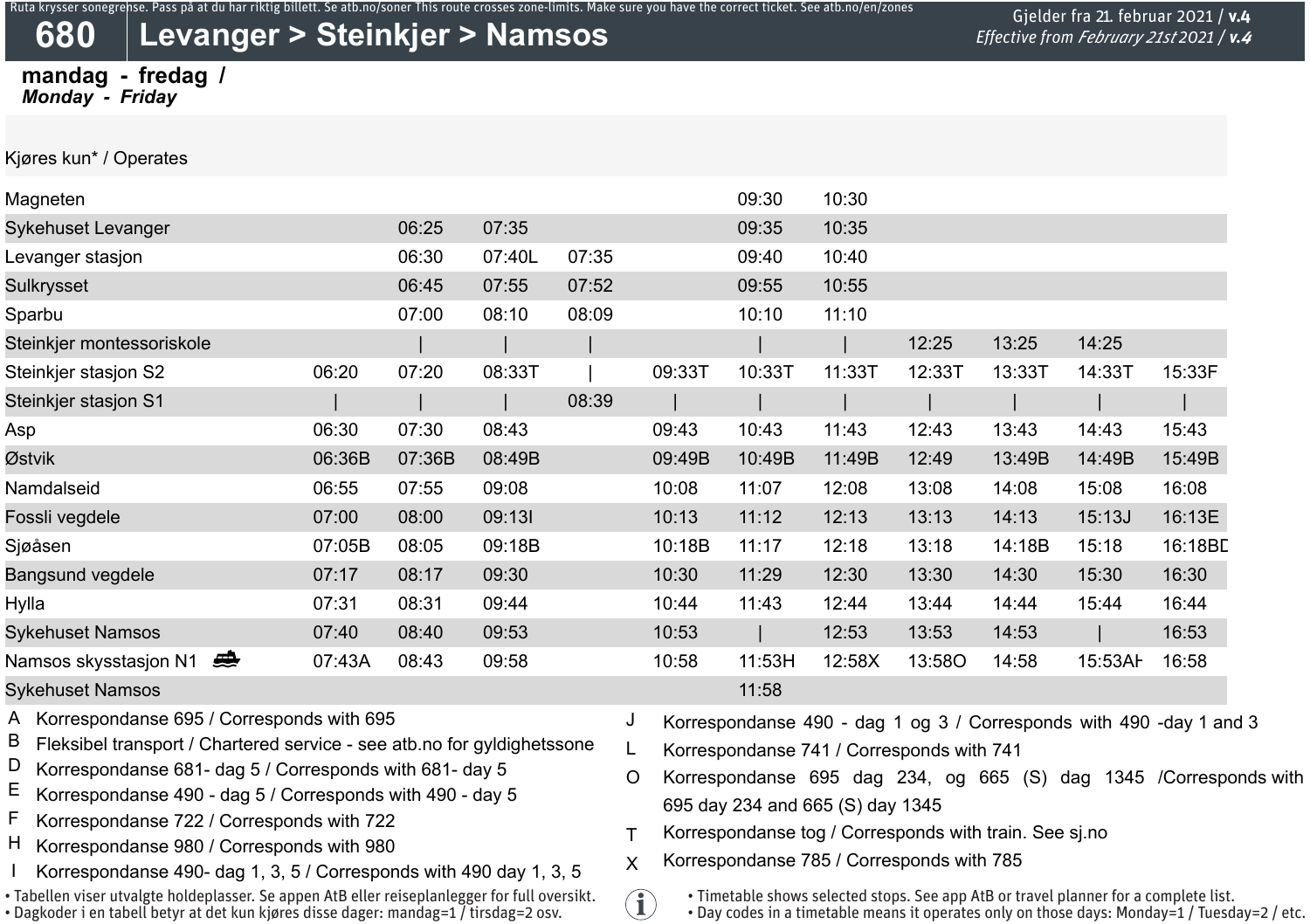## **680 Levanger > Steinkjer > Namsos**

#### **mandag - fredag /** *Monday - Friday*

Kjøres kun\* / Operates

| Norwal National Condition |        |         |        |        |        |        |        |
|---------------------------|--------|---------|--------|--------|--------|--------|--------|
| Magneten                  |        | 15:30   |        |        |        |        |        |
| Sykehuset Levanger        |        | 15:35   |        |        |        |        |        |
| Levanger stasjon          |        | 15:40   |        |        |        |        |        |
| Sulkrysset                |        | 15:55   |        |        |        |        |        |
| Sparbu                    |        | 16:10   |        |        |        |        |        |
| Steinkjer montessoriskole |        |         |        |        |        |        |        |
| Steinkjer stasjon S2      | 16:03  | 16:33FT | 17:33T | 18:33T | 19:33T | 20:33T | 21:33T |
| Steinkjer stasjon S1      |        |         |        |        |        |        |        |
| Asp                       | 16:13  | 16:43   | 17:43  | 18:43  | 19:43  | 20:43  | 21:43  |
| Østvik                    | 16:19  | 16:49B  | 17:49  | 18:49B | 19:49  | 20:49B | 21:49  |
| Namdalseid                | 16:38  | 17:08   | 18:08  | 19:08  | 20:08  | 21:08  | 22:08  |
| Fossli vegdele            | 16:43  | 17:13   | 18:13  | 19:13  | 20:13  | 21:13  | 22:13  |
| Sjøåsen                   | 16:48  | 17:18   | 18:18B | 19:18  | 20:18B | 21:18  | 22:18  |
| Bangsund vegdele          | 17:00  | 17:30   | 18:30  | 19:30  | 20:30  | 21:30  | 22:30  |
| Hylla                     | 17:14  | 17:44   | 18:44  | 19:44  | 20:44  | 21:44  | 22:44  |
| Sykehuset Namsos          | 17:23  | 17:53   | 18:53  | 19:53  |        | 21:53  | 22:53  |
| Namsos skysstasjon N1     | 17:28A | 17:58   | 18:58A | 19:58  | 20:53G | 21:58  | 22:58  |
| Sykehuset Namsos          |        |         |        |        | 20:58  |        |        |
|                           |        |         |        |        |        |        |        |

 $\mathbf{\widehat{1}}$ 

- A Korrespondanse 695 / Corresponds with 695
- B Fleksibel transport / Chartered service see atb.no
- F Korrespondanse 722 / Corresponds with 722
- G Korrespondanse 980, fredag 01.09-01.05/ Corresponds with 980, only on Fridays 01.09-01.05
- T Korrespondanse tog / Corresponds with train. See sj.no

• Tabellen viser utvalgte holdeplasser. Se appen AtB eller reiseplanlegger for full oversikt.

• Dagkoder i en tabell betyr at det kun kjøres disse dager: mandag=1 / tirsdag=2 osv.

- Timetable shows selected stops. See app AtB or travel planner for a complete list.
- Day codes in a timetable means it operates only on those days: Monday=1 / Tuesday=2 / etc.